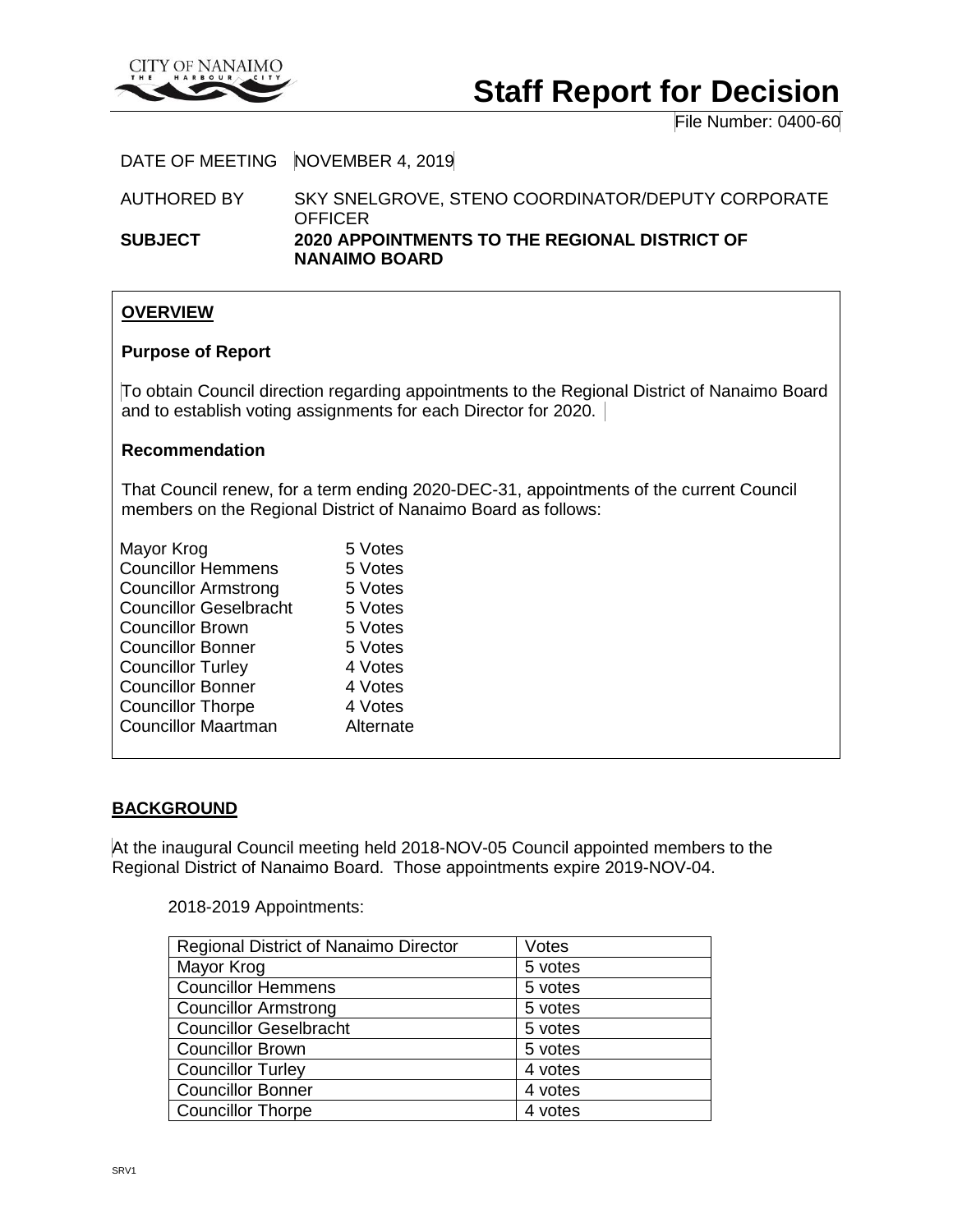

Councillor Maartman Alternate Director

The appointments were based on Council's "Appointments to the Board of Directors of the Regional District of Nanaimo" Policy (Attachment A) which states:

Council to review, on a yearly basis, the City's appointees to the Regional District of Nanaimo Board of Directors, and that the selection of members of Council shall be considered on a combination of experience and voter confidence.

#### **DISCUSSION**

Council may wish to renew the current appointments to the Regional District of Nanaimo Board or select different members to sit on the board. Consideration should be given to Council's appointment policy.

#### **OPTIONS**

1. That Council renew, for a term ending 2020-DEC-31, appointments of the current Council members on the Regional District of Nanaimo Board as follows:

| Mayor Krog                    | 5 Votes   |
|-------------------------------|-----------|
| <b>Councillor Hemmens</b>     | 5 Votes   |
| <b>Councillor Armstrong</b>   | 5 Votes   |
| <b>Councillor Geselbracht</b> | 5 Votes   |
| <b>Councillor Brown</b>       | 5 Votes   |
| <b>Councillor Bonner</b>      | 5 Votes   |
| <b>Councillor Turley</b>      | 4 Votes   |
| <b>Councillor Bonner</b>      | 4 Votes   |
| <b>Councillor Thorpe</b>      | 4 Votes   |
| <b>Councillor Maartman</b>    | Alternate |

- The advantages of this option: Renewing the appointments of the current Directors provides consistency for the Regional District of Nanaimo Board and follows Council's policy.
- The disadvantages of this option: Council may wish to change the weighted votes assigned to each Councillor, or the alternate member.
- 2. That Council:
	- 1. appoint for a term ending 2020-DEC-31, eight Directors to the Regional District of Nanaimo Board;
	- 2. assign 5 votes to five Directors and 4 votes to three Directors; and,
	- 3. appoint one alternate Director to the Regional District of Nanaimo Board.
	- The advantages of this option: (Explain in paragraph form what the benefits or advantages are.)